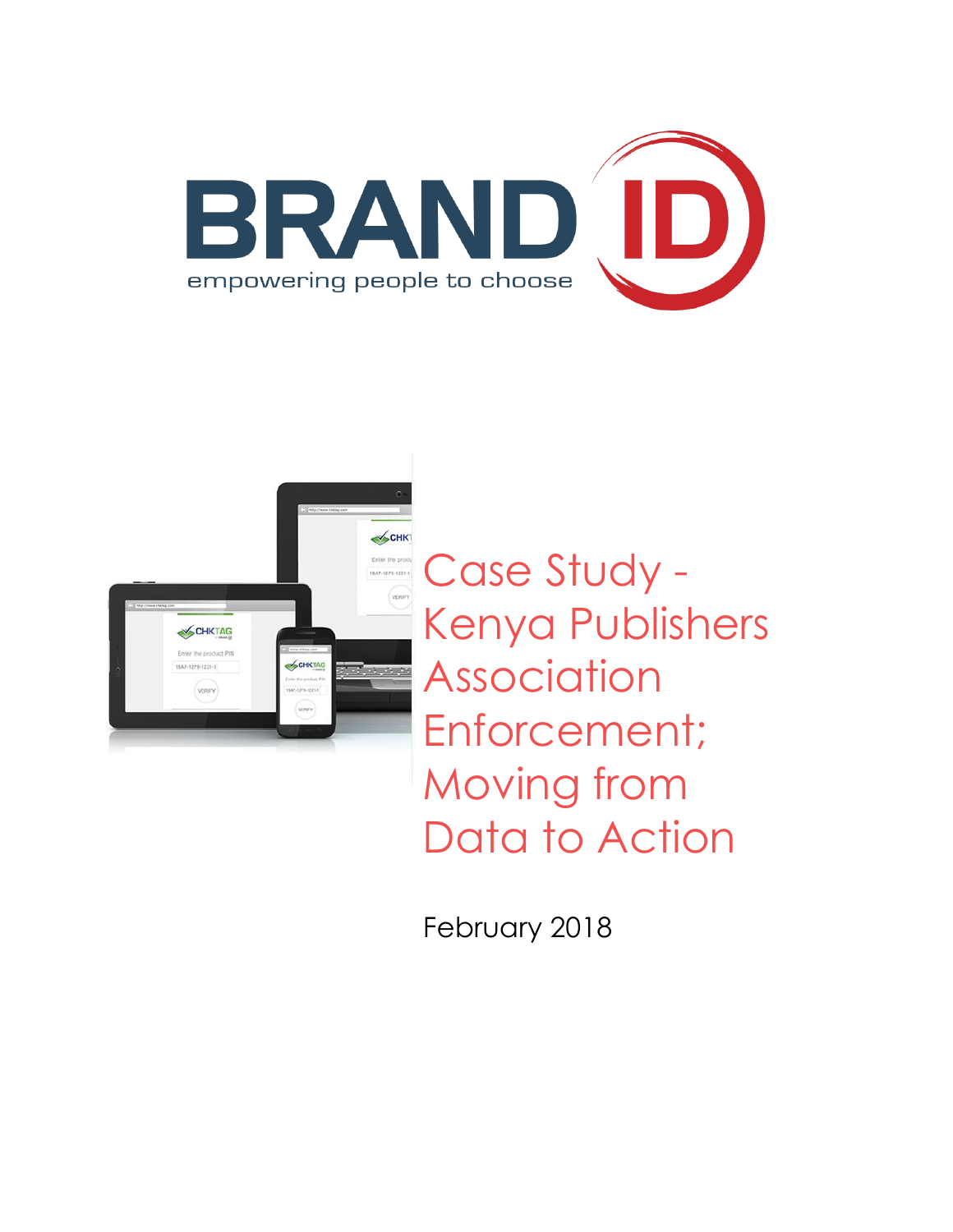# 1. Introduction

## **Background**

Kenya's publishing business, the biggest in the region, is threatened by piracy and illegal imports. The government of Kenya is not able to cope in stopping the flood of fake copies of books. Defrauded consumers are exposed to poor product performance or other risks through funding of illegal/criminal activities.

As far back as 2013, it was believed that close to Kshs 2 billion was lost to book piracy<sup>1</sup>. The biggest challenge is that quick-selling titles are reprinted without the publisher's permission and sold wholesale/retail shops or schools by the 'entrepreneurs' at lower trade discounts. At times, booksellers will collude with rogue printers to reprint these fast-selling titles and will quickly supply school orders before the peak selling period (January to March) is over. Some of this printing is done overseas in countries such as India and China. Additionally, some printers will overrun publishers' orders and channel the extra copies into the market via 'willing' booksellers and at attractive discounts. Also, there is involvement of rogue staff in the piracy racket.

Companies often employ one or all (at the same time) brand protection techniques through targeting consumer behaviour influences of warnings statements and technical package label specifications, including tamper resistance packaging (for tamper evidence). In the example of publishers, various responses have been adopted in response to the vice – mostly in the form of holograms. Other publishers have also adopted other security features, holograms and watermarks but these have not deterred piracy. Even in other sectors, litigation has been problematic because there was heavy reliance on 'expert witnesses' who could distinguish between genuine and counterfeit products. In any case, on the part of the consumers – which is where it matters most, making this distinction is almost impossible. Holograms require expertise to distinguish – they have not prevented infringing products from deceiving customers<sup>2</sup> and exposing them to poor and in many cases harmful products.

In 2016, KPA launched a 'Say No To Piracy' Campaign – it was a first and aimed at curbing piracy through the use of unique, single-use PINs appearing on every book. Using mobile technology, this initiative makes it possible for parents, teachers and students to clearly distinguish between pirated and genuine books by tracking each and every uniquely serialized book. The distinction facilitates police enforcement and subsequent prosecution.

### **Purpose**

This document outlines a project by Brand ID technologies that included the systematic collation of data, and how our team moved from data to skilled investigations and enforcement that has yielded outcomes in the post-enforcement stage.

# 2. Case Study

# **Methodology**

The diagram below summarizes the overall methodology employed for the case study and which is the overall proposed for KPA

<sup>1</sup> Daily Nation, 2013. [http://www.nation.co.ke/news/Publishers-sound-alarm-over-piracy/1056-1703508-](http://www.nation.co.ke/news/Publishers-sound-alarm-over-piracy/1056-1703508-25k8uvz/index.html) [25k8uvz/index.html](http://www.nation.co.ke/news/Publishers-sound-alarm-over-piracy/1056-1703508-25k8uvz/index.html)

<sup>2</sup> Daily Nation 2017. Fake Mathematics Log tables were discovered in Kisii town on Monday 28/07/2017 which is very damaging for exam candidates if they contain the wrong information[. http://www.nation.co.ke/news/education/Alarm](http://www.nation.co.ke/news/education/Alarm-as-fake-maths-books-flood-market-/2643604-4077484-ilck8gz/index.htm)[as-fake-maths-books-flood-market-/2643604-4077484-ilck8gz/index.htm](http://www.nation.co.ke/news/education/Alarm-as-fake-maths-books-flood-market-/2643604-4077484-ilck8gz/index.htm)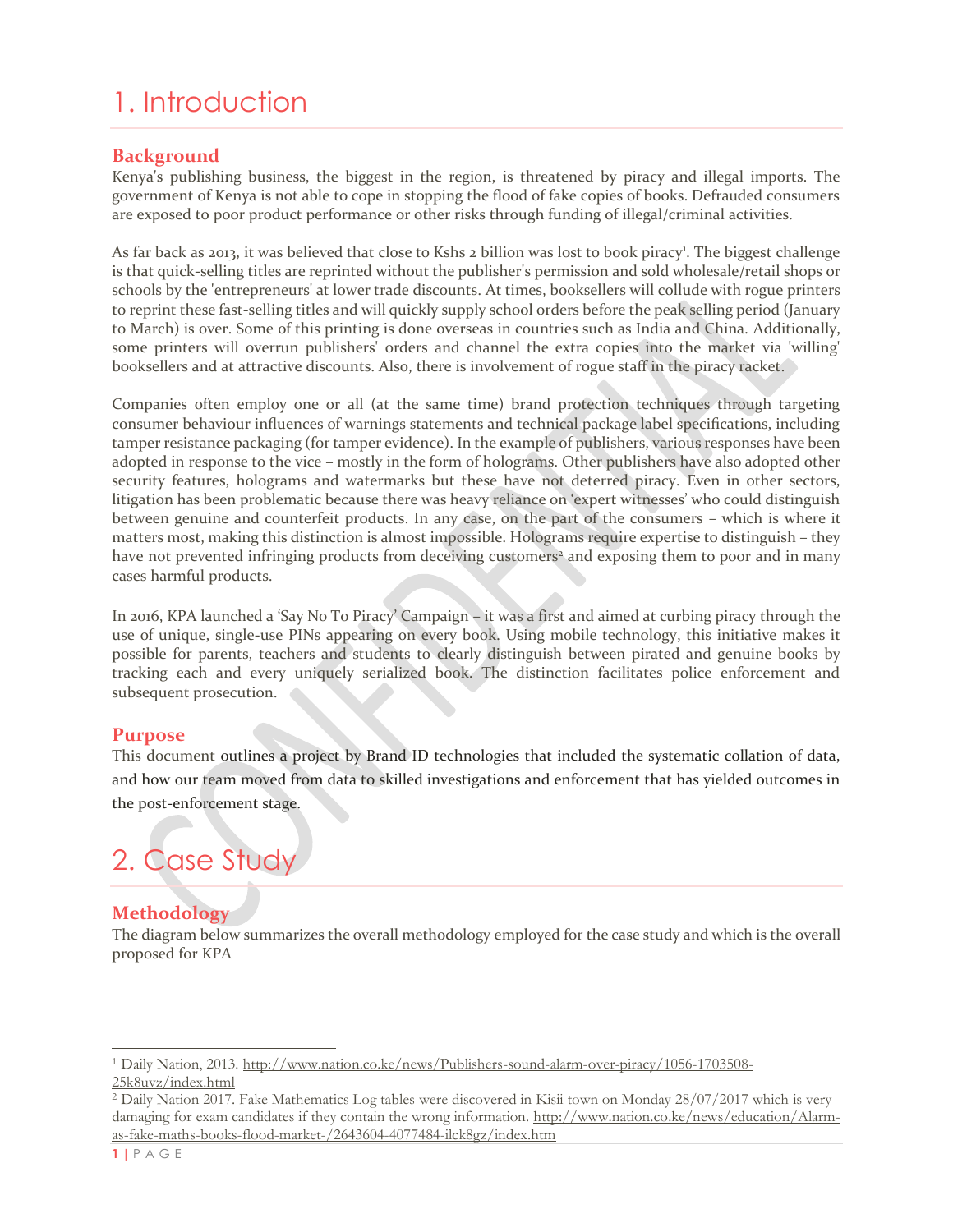

#### **Figure: Methodology**

#### **1. Data dive**

Having looked at the data over a period of 1 year:

- 1. There were counterfeit PINs being verified multiple times in the system.
- 2. The preliminary investigations also confirmed what the data had indicated that piracy vice was rampant.

To collect data, we identified the invalid PIN verifications and flagged the response for this PINs specifically to request additional data via SMS from the consumers, namely that they report: where the books had been purchased. Below are the main observations from the data.

- 1. Per day on average for 54 books were counterfeit and 163 were genuine
- 2. 1 in every 4 books that had a tag was counterfeit.
- 3. It is not apparent from the data what quantities occur for photocopied tags (unscratchable) or untagged.
- 4. Counterfeit tags appeared to be placed across multiple titles.

# **2. Investigations and prioritization**

The incidents reported for the duration of the project were spread across the country as shown in the figure below.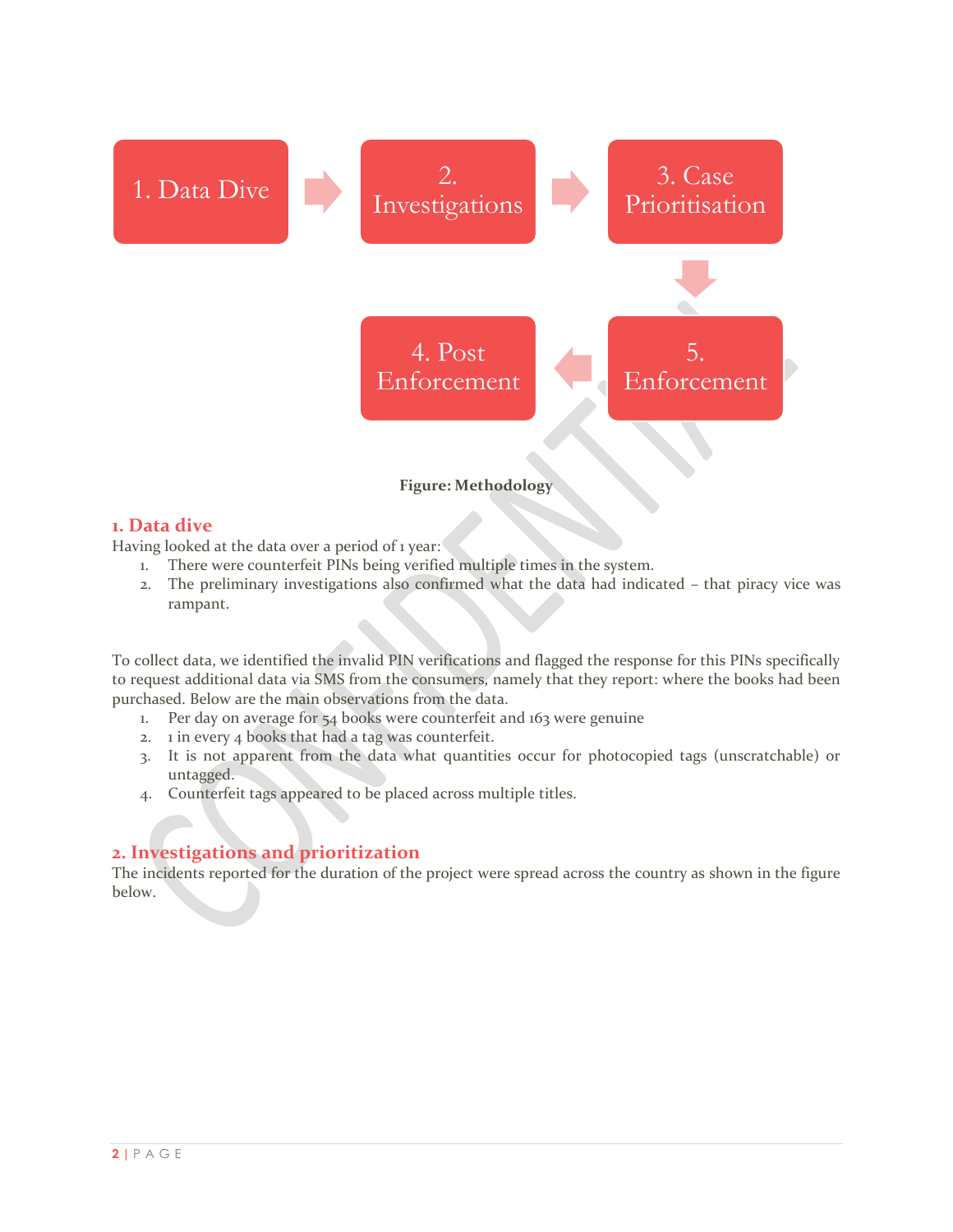

As a result, Makueni was highly prioritized for enforcement.

2 1000417300

The enforcement team discovered 3 main ways in which piracy manifests is shown in the diagram below.

1. Pirated book sold more expensively than the original book (no CHKTAG applied)



3. Figure: No scratch panel – a black strip in the place of

the Chicago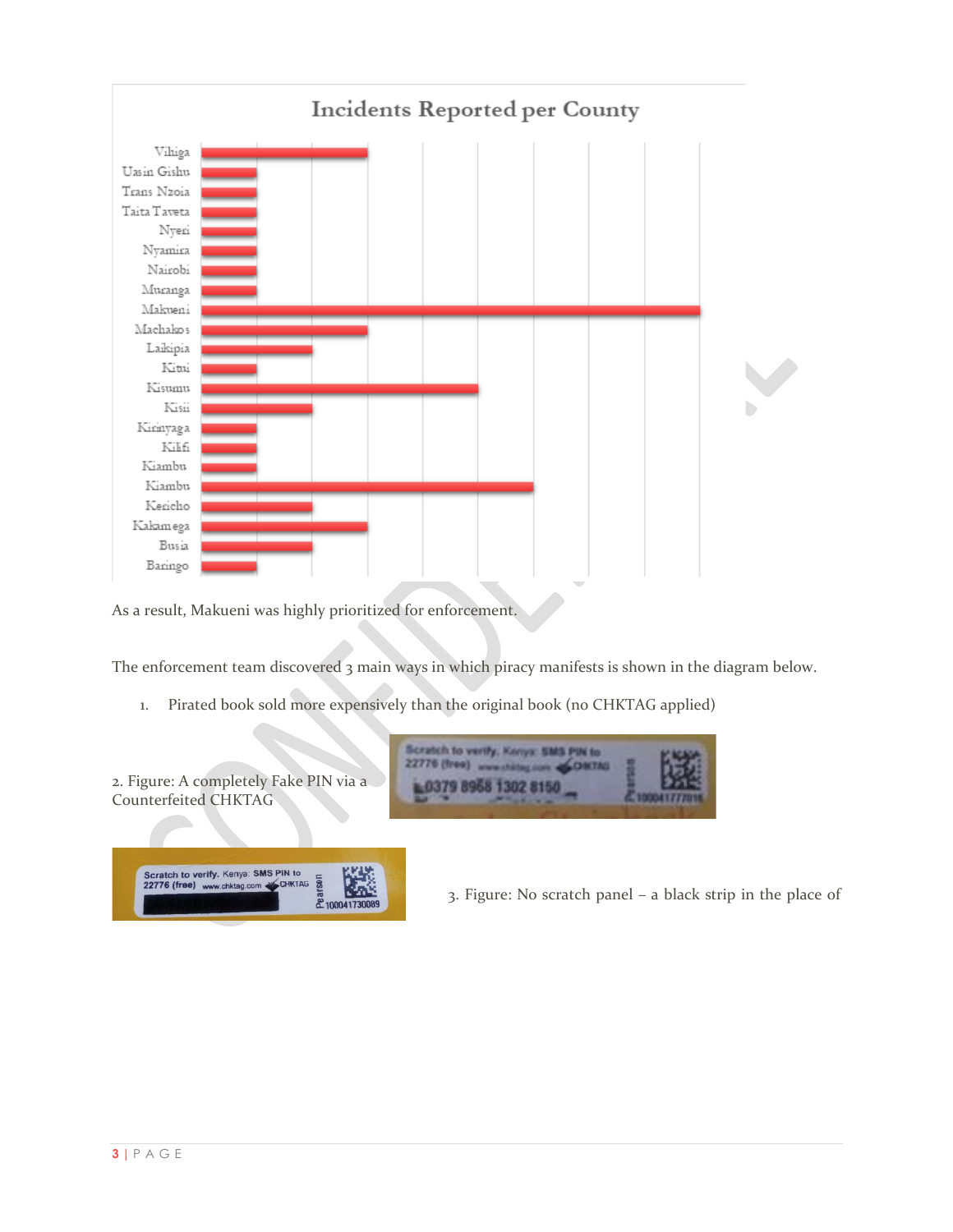## **3. Enforcement**

In summary, where a raid was successfully conducted, the targeted key infringers were arrested and the infringing products ceased by the regulatory officials. To facilitate a successful raid/enforcement process, brand owners were contacted and retained the services of a legal firms, and/or brand protection firm to provide technical supports and external professional assistance to the relevant regulatory agencies during this phase.

#### **4. Outcomes.**

Upon completion of the enforcement phase, the next step was to commence the post enforcement phase. This is another critical stage for a successful enforcement campaign as it is key to deterring (and in some cases) punishing the infringers, while extracting monetary damages. The steps under this phase may include criminal prosecution or civil action.

#### **Criminal Prosecution**

Usually, the relevant regulatory agency, for instance, (Kenya Copyright Board) KECOBO or the Anti-Counterfeit Agency (ACA) at this stage initiates the prosecution of the key infringer under the applicable law. However these agencies appear unable to pursue these infringements effectively. Thus, as individual right owners it would be upon us as the agents to pursue this course. This may be at the High Court, or at the Magistrate Court depending on the jurisdiction.

Furthermore, at this stage, external legal counsel is usually retained by the brand owner to provide technical support to the prosecuting officers and "watching brief" on behalf of brand owners in criminal matters. The brand owner may also initiate private criminal proceedings (with the fiat of the Attorney-General) where necessary.

From experience, the aim of the criminal prosecution is not majorly to jail the infringers, but to extract a cease and desist undertaking from the infringer. Experience has also shown that such infringers where properly managed, may turn around and serve as informants to the brand owner on other potential violations. During the pilot, the investigation was done from data analysis and arrests were made both in Makueni and Nairobi County. The Police were assisted in formulating the Charge sheet particularly the relevant Sections of the Anti-Counterfeit Act and The Copyright Act to ensure Maximum Penalties would be imposed.

The Court deferred the sentencing in Makueni to 15th February 2018 after the owners of the bookshops plead guilty. In Nairobi the arrested parties have a court date on 7th February 2018. One of the cooperating parties may assist in establishing the source of the products and with such cooperation, the complaint may be withdrawn. The rest did not turn up in court on the named date and a warrant of arrest was issued by the court.

During the pendency of the cases against the offenders, they can be monitored, to ensure that they do not violate the terms of their bail, and if they do then the same can be brought to the attention of the court, thereby their bail terms are revoked.

In this respect the prosecution may be assisted further by us creating a database of the infringing party, the case they are charged in, to enable the prosecutor raise the issue of second time offenders, thereby ensuring stiffer penalties and /or cancellation of bail terms and the preference of court for a custodial sentence. Even if an offender pleads guilty and is fined, the same offender can be monitored, and if they again breach the law, or infringe on the brand, then the aspect of being a second offender can be brought to the attention of the court.

The process will be an ongoing process and cannot be piecemeal raids, until the effects are felt and the counterfeiting is drastically reduced.